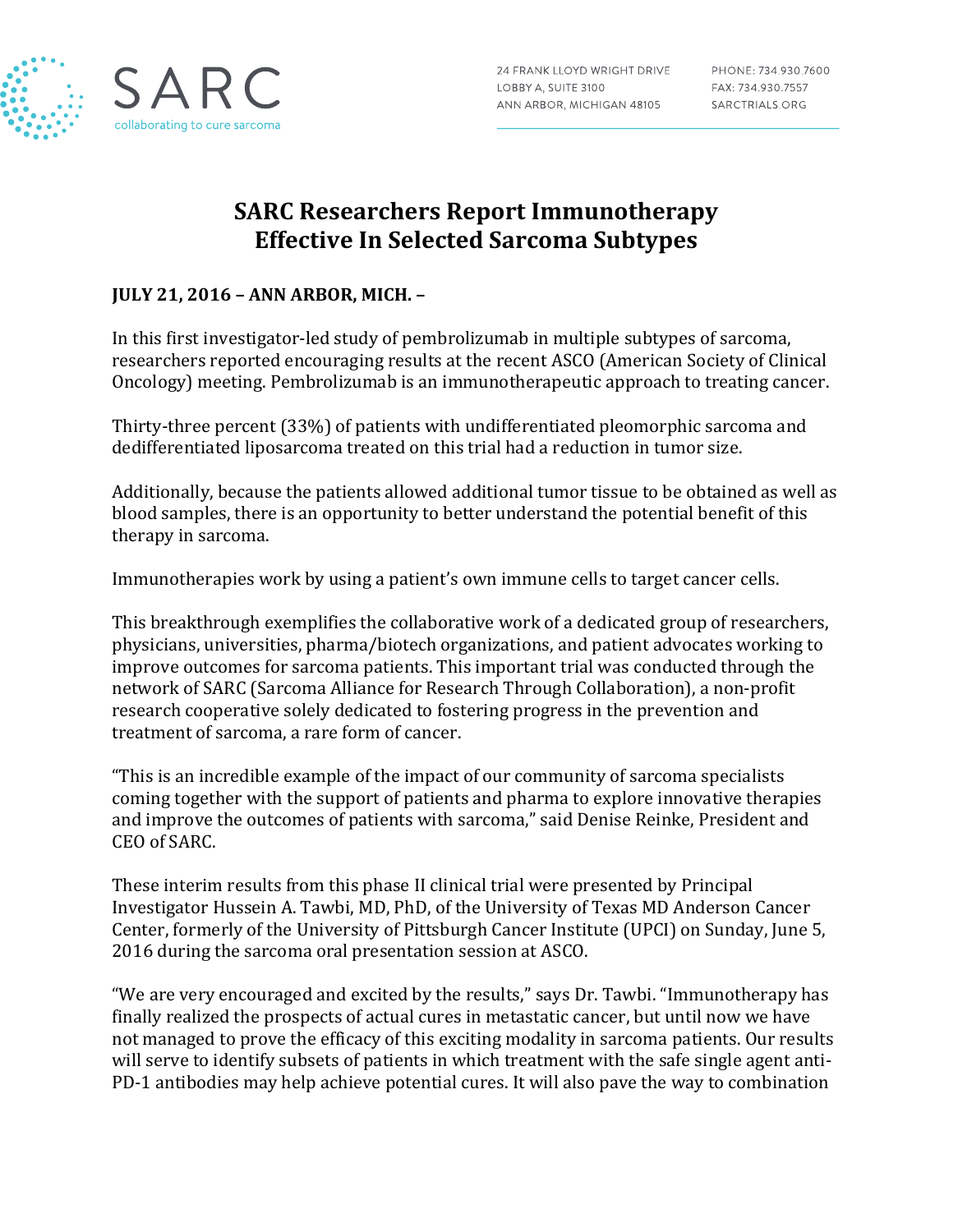therapies that may require the addition of other drugs to anti-PD-1 antibodies to induce an immune response."

"This study was proposed, designed, and conducted by SARC investigators and is a significant milestone that brings new hope to sarcoma patients worldwide," Dr. Tawbi added.

The results of this study presented in the ASCO 2016 sarcoma oral abstract session were also highlighted by discussant Dr. Breelyn Wilky, MD, Assistant Professor, Sarcoma Program in the Sylvester Comprehensive Cancer Center at the University of Miami Miller School of Medicine, Miami, Florida in her presentation, *Immunotherapy in Sarcomas: Where Do We Go From Here?*

"These results really pave the way for combination studies to try to improve the proportion of patients who benefit," says Dr. Wilky. "The most important thing we can do is to use the amazing collection of blood and tumor samples from SARC028 to try to learn something about which patients responded – the ability to find a biomarker and direct patients more likely to benefit would be a huge step forward."

Merck & Co. provided their compound, pembrolizumab, and a portion of the financial support to do the study. The remaining funds for this work were provided by the Sarcoma Foundation of America, the QuadW Foundation, a philanthropic donation, and SARC.

"What makes this trial special is that we collected biopsies and blood samples to really study how the treatment is working or not working in these patients. These immunemonitoring studies will offer unique insights into the biology of immunotherapy in sarcoma," explained Melissa Burgess, MD, assistant professor of medicine at UPCI and the current lead investigator for the UPCI site.

The network of SARC centers collaborating in support of this immunotherapy breakthrough include:

Duke University Medical Center (*Richard Riedel, MD);* Fox Chase Cancer Center (*Sujana Movva, MD);* Mayo Clinic Jacksonville (*Steven Attia, DO);* Mayo Clinic Rochester (*Scott Okuno, MD);* MedStar Washington Hospital Center (*Dennis Priebat, MD);* Memorial Sloan Kettering Cancer Center (*Sandra D'Angelo, MD);* Moffitt Cancer Center (*Damon Reed, MD);* Oregon Health and Sciences University – Knight Cancer Institute (*Lara Davis, MD);* Siteman Cancer Center/ (*Brian Van Tine, MD, PhD);*